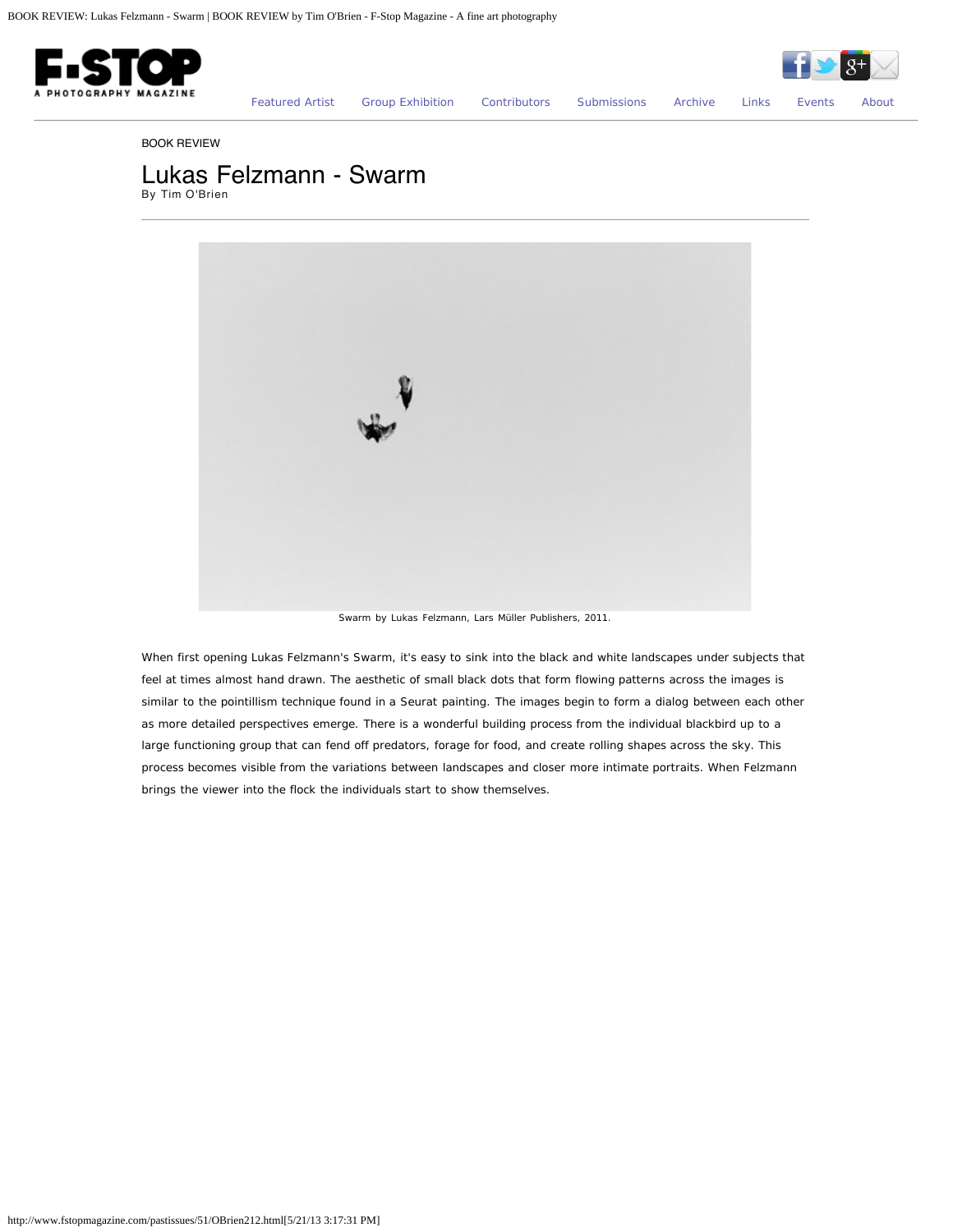

Swarm by Lukas Felzmann, Lars Müller Publishers, 2011.

The idea of there being no one leader is where these photographs become very engaging. A blackbird on its own would not be able to coordinate these formations and movements, but in a large enough group the birds make complex formations and precise split second maneuvers seem effortless. The accompanying text by Gordan H. Orians gives insight to the significance of grouping and how the single birds have to behave in order to respond to flock movements. Birds in the group make changes in their flight that must happen in an instant. This is illustrated by Felzmann's close up photographs in which many birds are shown in various stages of flight. While viewing this collection it becomes apparent that this example of order from chaos extends to many other complex systems.



Swarm by Lukas Felzmann, Lars Müller Publishers, 2011.

Systems outside of nature such as the stock market display the same emergence of order. The small parts of the market that are made up of resources, production, and distribution all have their own nuances that come together to make their values rise and fall. Just as the blackbirds in Swarm interact and dance around each other while foraging for food, fending off predators, and mating. Lukas Felzmann's photographs beautifully display the nuanced interacts between individual blackbirds and the dynamic forms that they create.

Review by Tim O'Brien